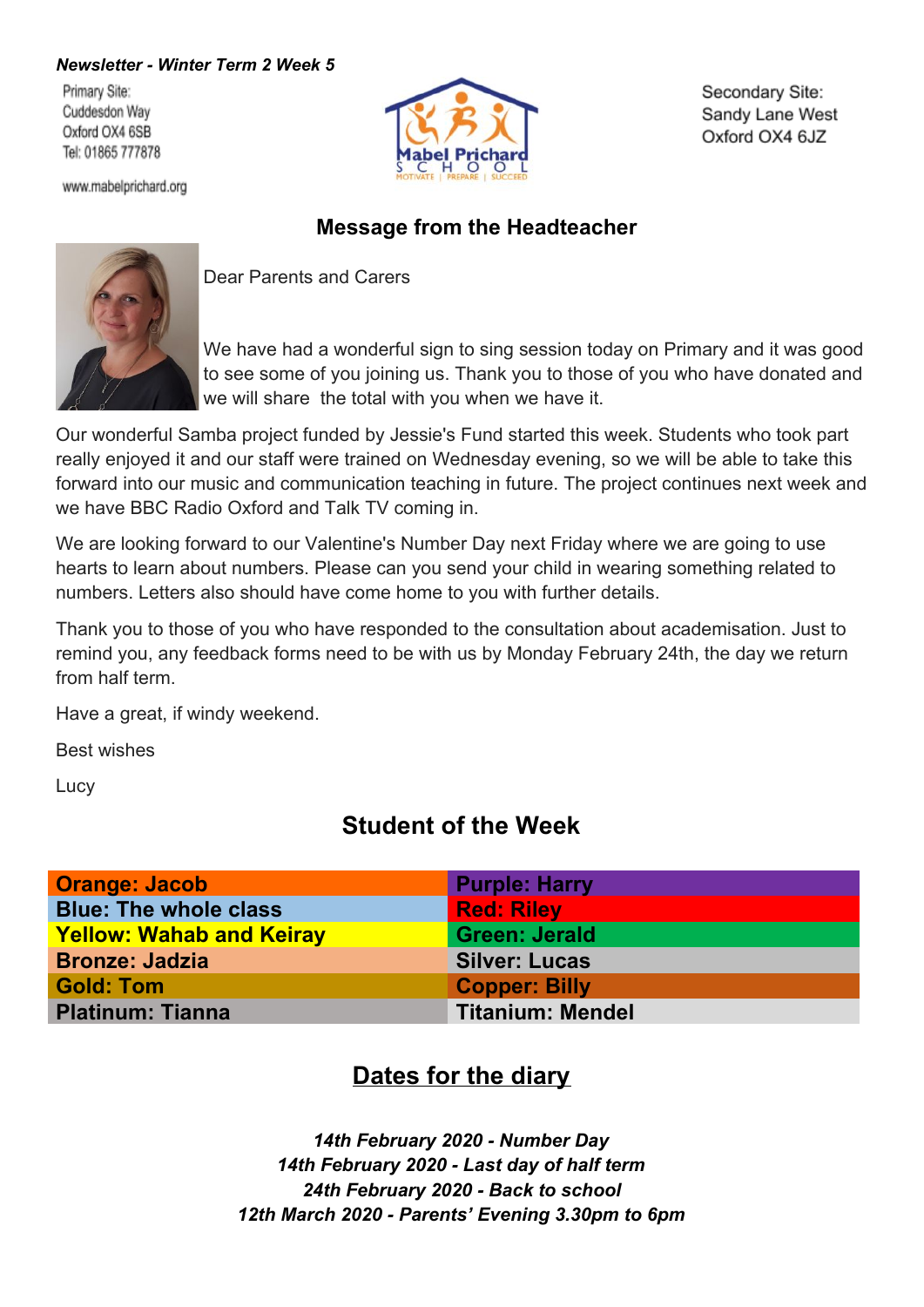#### **Yellow Class**

This term Yellow class has been learning about 'Three little Pigs' story. Children have been exploring the hay, collecting sticks and making pig masks. They painted their theatre box for the story which they really enjoyed listening to.



## **Soundtracks led by Jessie's Fund musicians: Helen Beauchamp & Ali Mac**

We have been really enthused by the amazing music sessions Helen and Ali from Jessie's fund have been leading. A number of Students from across Primary and Secondary have taken part and the feedback has been very positive, with staff and students commenting on how much they are engaging in the work and enjoying it. We would like you to see the great work they have been involved in by inviting you to a performance on Thursday 13th February at 2pm on the Secondary Site . If you are interested in attending, please arrive at reception at 1.50pm for a 2pm start. We look forward to seeing you there.